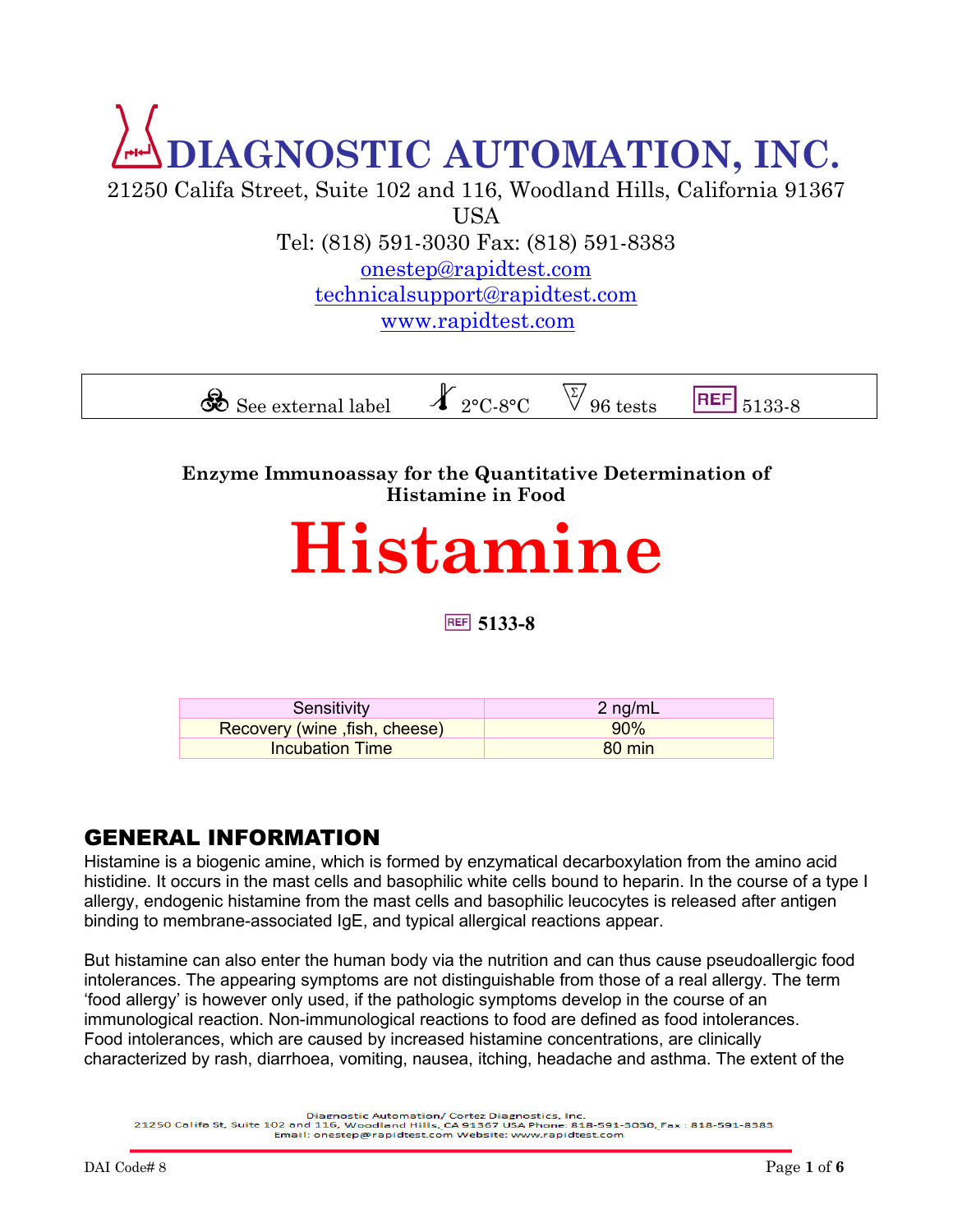reaction is dependent on the ingested amount of histamine. These reactions can be enhanced by a lack of diaminoxidase.

Separated from histamine intolerances toxic reactions exist, which are caused by very high histamine concentrations. Toxic histamine concentrations, which can cause the so-called scombroid reaction, appear after bacterial degradation of protein-rich food, especially fish.

Histamine is found above all in cheese, fish, spinach, smoked products and red wine. The histamine concentrations in different types of food, but also in the same food show frequently great differences. In different types of cheese there can e.g. be found histamine contents between 600 and 1000 mg/kg. The **Diagnostic Automation, Inc. Histamine ELISA** is a quick, economical and sensitive method to detect histamine in wine, fish or cheese. After an appropriate sample preparation, 40 samples can be tested in duplicate within 80 minutes.

## PRINCIPLE OF THE TEST

The **Diagnostic Automation, Inc. Histamine** quantitative test is based on the principle of the enzyme linked immunosorbent assay. A histamine conjugate is bound on the surface of a microtiter plate. Samples or standards containing derivatized histamine and an antibody directed against histamine are given into the wells of the microtiter plate. Immobilized and free histamine compete for the antibody binding sites. After 30 minutes incubation at room temperature, the wells are washed with diluted washing solution to remove unbound material. A peroxidase conjugate directed against the histamine antibody is given into the wells and after another 30 minutes incubation, the plate is washed again. Then a substrate solution is added and incubated for 20 minutes, resulting in the development of a blue colour. The colour development is inhibited by the addition of a stop solution, and the colour turns yellow. The yellow colour is measured photometrically at 450 nm. The concentration of histamine is indirectly proportional to the colour intensity of the test sample.

## PRECAUTIONS

Full compliance of the following good laboratory practices (GLP) will determine the reliability of the results:

- 1. Prior to beginning the assay procedure, bring all reagents to room temperature (20-25°C).
- 2. All reagents should be mixed by gentle inversion or swirling prior to use. Do not induce foaming.
- 3. Once the assay has been started, all subsequent steps should be completed without interruption and within the recommended time limits.
- 4. Replace caps in all the reagents immediately after use. Do not interchange vial stoppers.
- 5. Use a separate disposable tip for each specimen to prevent cross-contamination.
- 6. All specimens and standards should be run at the same time, so that all conditions of testing are the same.
- 7. Do not mix components from different batches.
- 8. Do not use reagents after expiration date.
- 9. Check both precision and accuracy of the laboratory equipment used during the procedure (micro pipets, ELISA reader etc.).

## HEALTH AND SAFETY INSTRUCTIONS

- 1. Do not smoke or eat or drink or pipet by mouth in the laboratory.
- 2. Wear disposable gloves whenever handling patient specimens.

Diagnostic Automation/ Cortez Diagnostics, Inc.<br>21250 Califa St, Suite 102 and 116, Woodland Hills. CA 91367 USA Phone: 818-591-8383<br>Email: onestep@rapidtest.com Website: www.rapidtest.com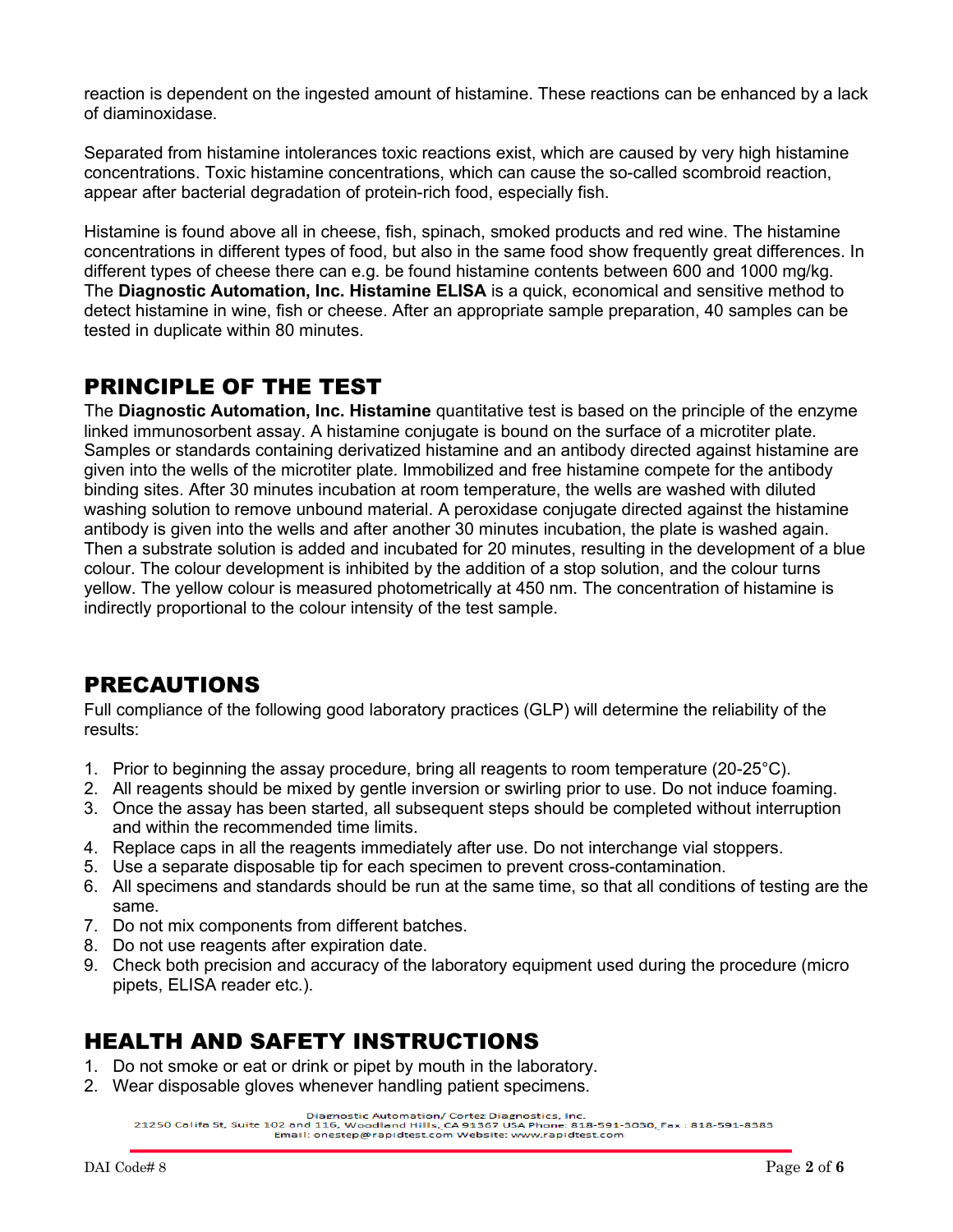- 3. Avoid contact of substrate and stop solution with skin and mucosa (possible irritation, burn or toxicity hazard). In case of contact, rinse the affected zone with plenty of water.
- 4. Handling and disposal of chemical products must be done according to good laboratory practices (GLP).
- 5. The reaction solution contains 1,4-benzoquinone. If a skin contact occurs, the afflicted area must be rinsed with plenty of water.

## REAGENTS

The kit contains reagents for 96 determinations. They have to be stored at 2-8°C. Expiry data are found on the labels of the bottles and the outer package.

- 1. Microtiter plate consisting of 12 strips with 8 breakable wells each, coated with histamine conjugate.
- 2. Histamine Standards (0; 2; 4; 10; 40; 100 ng/mL): 6 vials with 4.0 mL each. Before application in the test the standards have to be derivatized (see *Reagent Preparation* section).
- 3. Reaction Solution: 3 mL, ready-to-use.
- 4. Neutralizing Solution: 15 mL, ready-to-use.
- 5. Anti-Histamine Antibody (rabbit): 6 mL, dyed red, ready-to-use.
- 6. Conjugate (anti-rabbit-IgG-HRP): 15 mL, dyed red, ready-to-use.
- 7. Substrate Solution (TMB): 15 mL, ready-to-use.
- 8. Stop Solution  $(0.5 M H<sub>2</sub>SO<sub>4</sub>)$ : 15 mL, ready-to-use.
- 9. Sample Diluent (PBS): 60 mL, ready-to-use.
- 10. Washing Solution (PBS + Tween 20): 60 mL as 10x concentrate, dyed blue. Dilute 1+9 with distilled water. If during the cold storage crystals precipitate, the concentrate should be warmed up at 37<sup>°</sup>C for 15 minutes.
- 11. Two plastic foils to cover the strips during the incubation.
- 12. Plastic bag to store unused microtiter strips.
- 13. Instruction Manual.

### ADDITIONAL INSTRUMENTATION AND REAGENTS

#### **(not provided)**

#### *Instrumentation*

- $\Box$  25, 50, 100 and 500 µL micropipets
- Microtiter plate shaker
- $\blacksquare$  ELISA reader (450 nm)
- Mixer
- Centrifuge

#### *Reagents*

0.1 M Hydrochloric acid (HCl)

## SAMPLE PREPARATION

#### *Wine*

- 500 µL wine are mixed with 500 µL sample diluent (1:2).
- 50 µL reaction solution are pipetted to this diluted wine sample, mixed properly and incubated for 20 minutes at room temperature in the dark.

Diagnostic Automation/ Cortez Diagnostics, Inc.<br>21250 Califa St, Suite 102 and 116, Woodland Hills. CA 91367 USA Phone: 818-591-8383<br>Email: onestep@rapidtest.com Website: www.rapidtest.com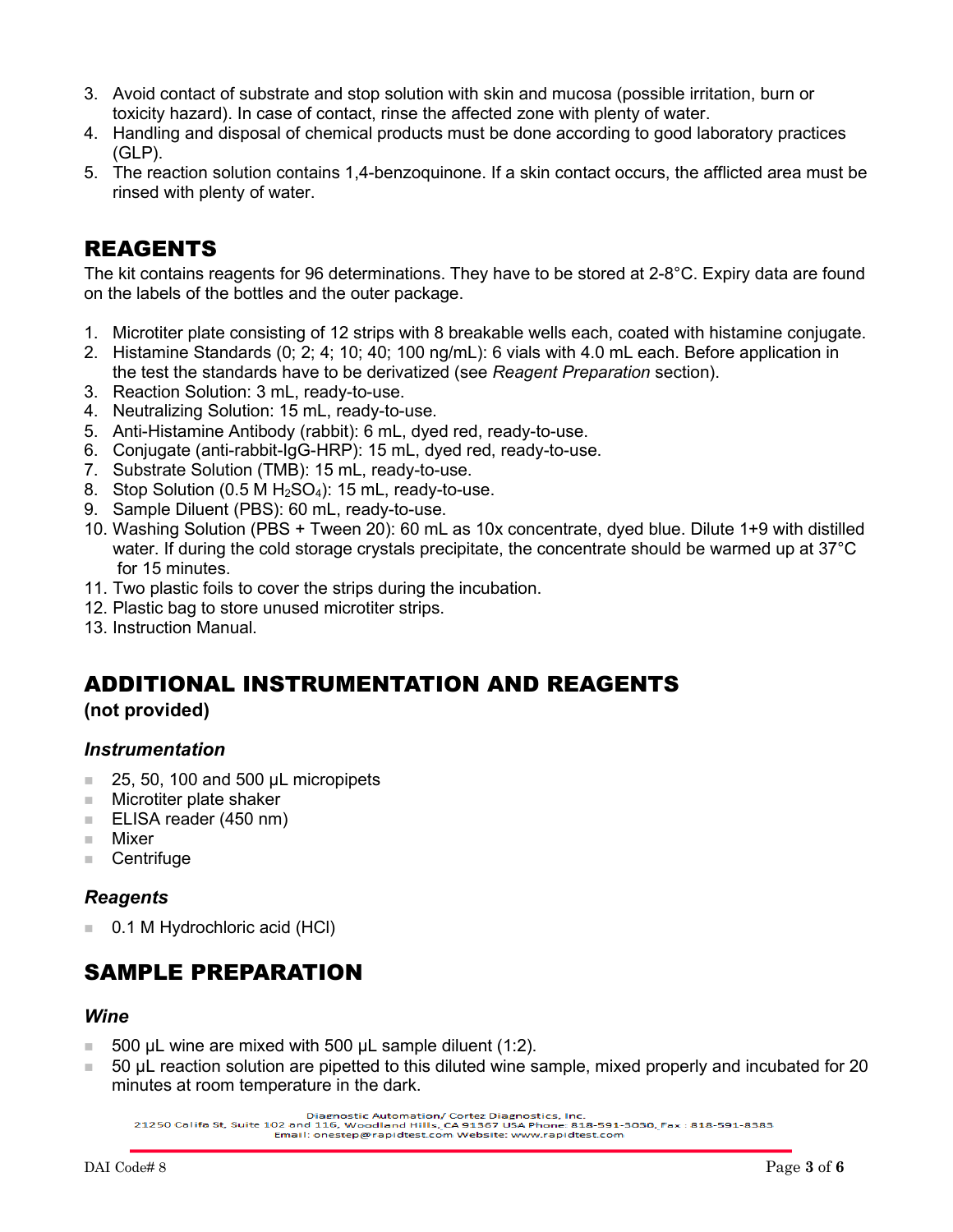- 200 µL neutralizing solution is pipetted to the sample, mixed properly, and incubated for 20 minutes at room temperature.
- The sample can now be directly inserted into the test.

#### *Cheese and Fish*

- $10$  g cheese or fish are homogenised with 50 mL 0.1 M HCI in a mixer for 5 minutes.
- The homogenous sample is further centrifuged for 10 minutes at 3000 g. Three phases develop: an upper solid fatty layer, a middle turbid aqueous layer and a pellet at the bottom.
- 500 µL of the turbid aqueous phase are removed. Care has to be taken, that no fat particles of the upper solid phase are pipetted. If this happens, the fat must be taken away and discarded. The resulting 500 µL of sample are mixed with 500 µL of sample diluent (1:2).
- To this diluted cheese or fish sample 50 µL reaction solution are pipetted, mixed thoroughly and incubated for 20 minutes at room temperature in the dark.
- 200 µL neutralizing solution is pipetted to the sample, mixed properly, and incubated for 20 minutes at room temperature.
- $\blacksquare$  The sample can now be directly inserted into the test.

Note: The differently high concentrations of histamine in the various food samples can require, that the samples have to be extra diluted 1:10 or 1:100 with sample diluent.

## REAGENT PREPARATION

Before application in the test the standards have to be derivatized as follows:

- To 500 µL of each standard 25 µL reaction solution is pipetted, mixed thoroughly and incubated for 20 minutes at room temperature in the dark.
- 100 µL neutralizing solution is pipetted to the respective standards, mixed thoroughly and incubated for 20 minutes at room temperature.
- The standards can now be inserted into the test directly.

## PROCEDURE

- 1. Prepare samples as described above.
- 2. Pipette 100 µL derivatized standards or prepared samples in duplicate into the appropriate wells of the microtiter plate. Immediately add 50 µL histamine antibody into each well.
- 3. Cover the microtiter plate with a plastic foil and incubate for 30 minutes at room temperature on a microtiter plate shaker (or 45 minutes without shaker).
- 4. Wash the plate three times as follows: Discard the contents of the wells (dump or aspirate). Pipette 300 µL of diluted washing solution into each well. After the third repetition empty the wells again and remove residual liquid by striking the plate against a paper towel. The wash procedure is critical. Insufficient washing will result in poor precision and falsely elevated absorbencies.
- 5. Pipette 100 µL of conjugate (anti-mouse-IgG-HRP) into each well.
- 6. Cover the microtiter plate with a plastic foil and incubate for 30 minutes at room temperature on a microtiter plate shaker (or 45 minutes without shaker).
- 7. Wash the plate as outlined in 4.
- 8. Pipette 100 µL of substrate solution into each well.
- 9. Allow the reaction to develop in the dark (e.g. cupboard or drawer; the chromogen is light-sensitive) for 20 minutes at room temperature.
- 10. Stop enzyme reaction by adding 100  $\mu$ L of stop solution (0.5 M H<sub>2</sub>SO<sub>4</sub>) into each well. The blue colour will turn yellow upon addition.
- 11. After thorough mixing, measure absorbance at 450 nm (reference wavelength 620 nm), using an

Diagnostic Automation/ Cortez Diagnostics, Inc.<br>21250 Califa St, Suite 102 and 116, Woodland Hills, CA 91367 USA Phone: 818-591-3030, Fax : 818-591-8383<br>Email: onestep@rapidtest.com Website: www.rapidtest.com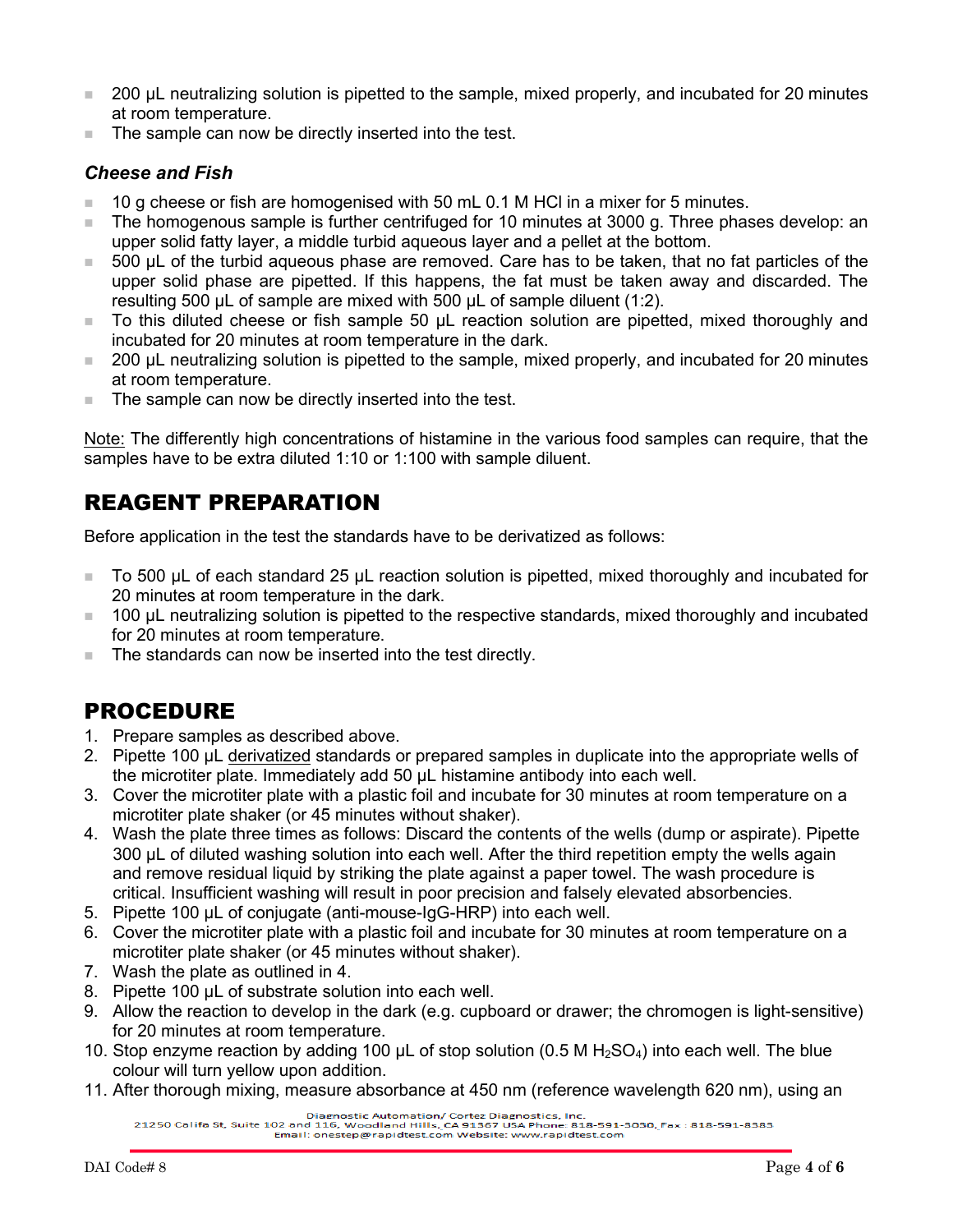ELISA reader. The colour is stable for 30 minutes.

## CALCULATION OF RESULTS

- 1. Calculate the average optical density (OD 450 nm) for each set of reference standards or samples.
- 2. Construct a standard curve by plotting the mean optical density obtained for each reference standard against its concentration in ng/mL on semi-log graph paper with the optical density on the vertical (y) axis and the concentration on the horizontal (x) axis.
- 3. Using the mean optical density value for each sample, determine the corresponding concentration of histamine in ng/mL from the standard curve. Depending on experience and/or the availability of computer capability, other methods of data reduction may be employed.
- 4. The diluted samples must be further converted by the appropriate dilution factor. The dilution factor is **2 for wine** and **10 for cheese and fish** extraction according to the sample preparation procedure as described above.

## TYPICAL STANDARD VALUES

The following table contains an example for a typical standard curve. The binding is calculated as percent of the absorption of the 0 ng/mL standard. These values are only an example and should not be used instead of the standard curve which has to be measured in every new test.

| Histamine (ng/mL) | (% binding of 0 ng/mL) |
|-------------------|------------------------|
|                   | 100                    |
|                   | 65                     |
|                   | 49                     |
| ю                 | 34                     |
| 40                | 18                     |
| 100               | $\overline{12}$        |

## PERFORMANCE

#### *Sensitivity*

The sensitivity of the **Diagnostic Automation, Inc. Histamine ELISA** is 2 ng/mL (based on the standard curve).

#### *Recovery*

The recovery of spiked samples was determined to 90% for wine, fish or cheese samples.

#### *Intra-assay Precision*

The intra-assay variation of the histamine test was determined to 5%.

#### *Cross-reactivity relative to histamine (=100%)*

| N-Acetylhistamine | $6\%$ |
|-------------------|-------|
| 1-Methylhistamine | 0.05% |
| <b>Histidine</b>  | $0\%$ |
| Serotonin         | $0\%$ |

Diagnostic Automation/ Cortez Diagnostics, Inc.<br>21250 Califa St, Suite 102 and 116, Woodland Hills. CA 91367 USA Phone: 818-591-8383<br>Email: onestep@rapidtest.com Website: www.rapidtest.com